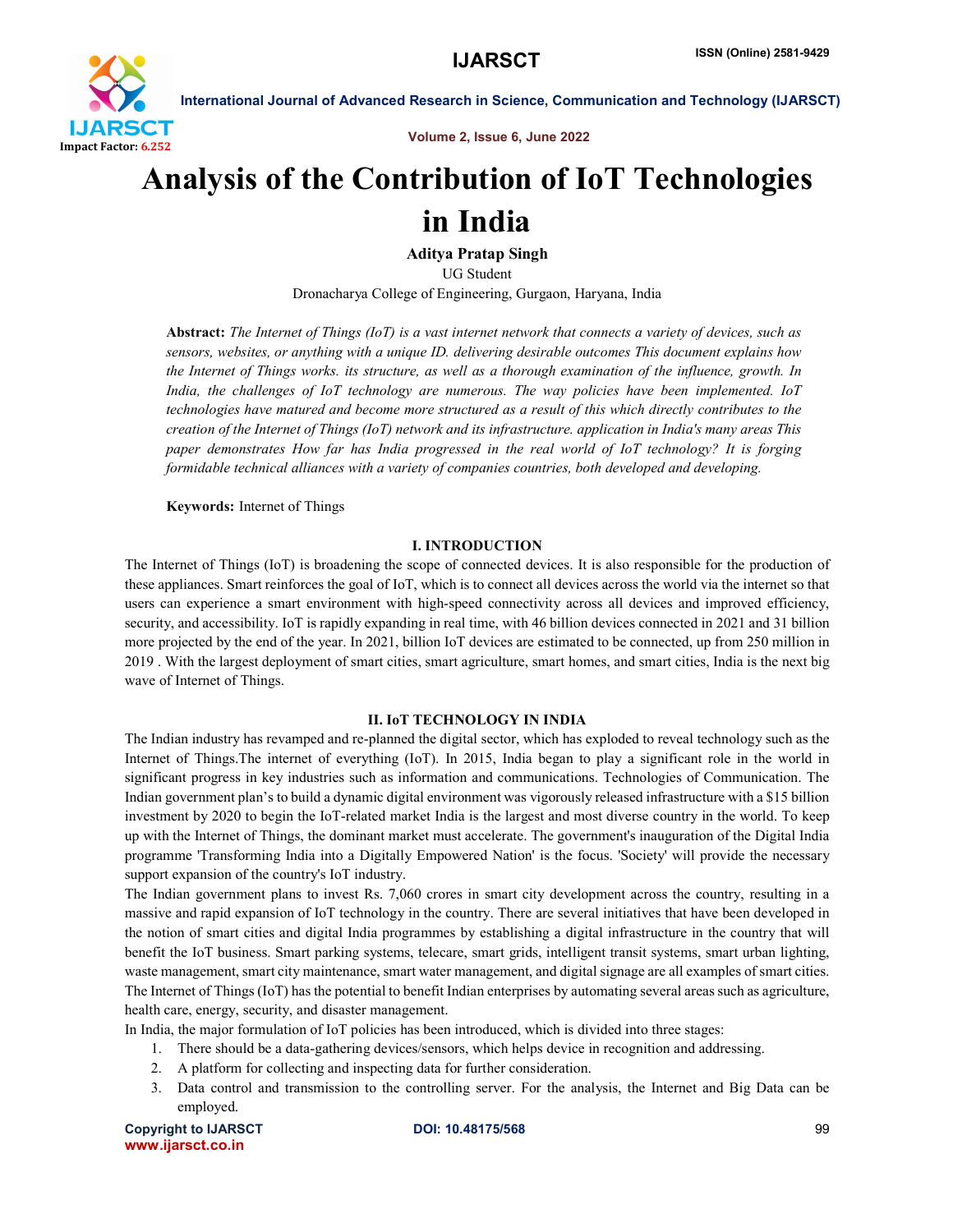

### Volume 2, Issue 6, June 2022

Developed countries such as the United States, China, Japan, and South Korea are preparing to take the lead in IoT technology at this moment.

# III. ARCHITECTURE OF IoT

The loT architecture consists of four stages such as collecting data from the sensors attached to 'things', transferring it to the central cloud where data processing takes place, analyzing it, and storing it for further use. A "thing" in loT can be anything - a machine or even a person. The processes that are sent to actuators through lot can either be instructions or orders. An actuator can perform simple tasks such as turning on the light to more complex tasks such as controlling a vehicle.

Let us see the architecture of IoT broadly stage wise:

Stage 1: Sensors and Actuators Within the beginning organize, within the associated gadget, the sensors are worked to assess the physical parameters humidity, temperature, dampness, chemical compositions, etc., while actuator's work is to deliver an fitting activity to the response of the information collected by the sensors, like controlling the speed of stream of water, exchanging on/off the gadgets, etc.

In few cases, the sensors come over circumstances where it functions on a condition requiring a real-time reaction by an actuator, like controlling the concentrated of lights or controlling the heading of a car. In such conditions to dodge the delay of the whole process of collecting and analyzing information and after that inciting it, the "edge" preparing can be done by a framework on module (SOM) device.

Stage 2: Web door and information securing systems A information procurement framework (DAS) could be a framework that collects the information from sensors and changes over it from analog to digital form and interfacesthem to the web for information processing through a wired or remote medium. At this point, information is bulky at the cloud as information from numerous distinctive sensors collects at the portal for preparing, so to channelize this swarm of data, information is sifted and optimized for the exchange.

Stage 3: Pre-Processing: analytics at the age At this organize the information has been digitized and collected. It will require more preparing to diminish the volume of information before it goes to the information cloud. The edge gadget may perform some analysis as portion of the pre-processing [20]. Machine learning can be an successful apparatus at this organize to supply input to the system and make strides the continuous handle, without holding up for instructions to once more get handled on the cloud. Preparing of this sort will by and large take. Stage 4: In-depth examination within the cloud or data centre At the ultimate organize within the handle, IT frameworks analyze, arrange, and store the information. This prepare is done at corporate data centres or in clouds, where all the

information from various sensors are collected and the total activity of the IoT system is brought into action by conveying appropriate and accurate actions. This arrange moreover stores information within the information stockroom, because it can be required for encourage examination or records.

## IV. APPLICATION OF IOT IN INDIA

The Web of things is having a incredible affect in India; it is being utilized and connected in a few distinctive segments in India and its developing regular making India technologically stronger with each developing step. It depicts various applications of IoT in different spaces of India.

- 1. Smart City: The mission of Savvy City is to enhance the highlights of life with the witticism of making cities work for its individuals [16]. The Government of India is pointing at the biggest extend of deployment of shrewd cities counting 5151 projects worth 2 lakh crores investment. Shrewd cities are making a feasible environment and creating a quality lifestyle with Shrewd arrangements.
- 2. Smart Environment: To form watchfulness among the people approximetely the environment it is important to create a lifestyle, which pays consideration to the environment. Shrewd Environment Project was built to oversee and control harmful gasses and give a healthy environment.
- 3. Smart Health: To construct a framework in healing centers and remote zones over the nation Smart Wellbeing will give a solution for the individuals in require of Treatment that will offer assistance in controlling, observing the patient's wellbeing remotely, and taking safety measures for crucial parameters for basic diseases.

Copyright to IJARSCT **DOI: 10.48175/568** 100 www.ijarsct.co.in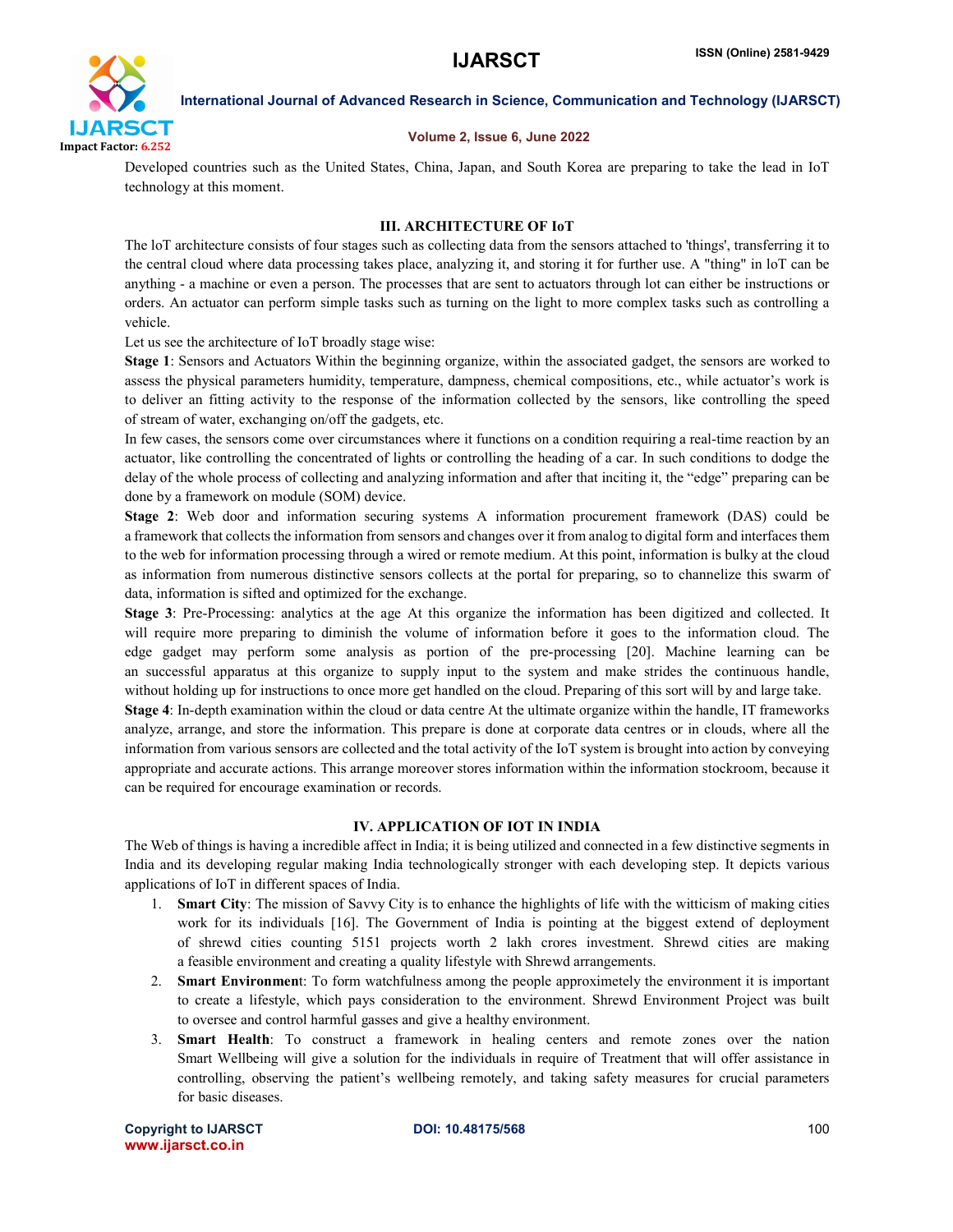

### Volume 2, Issue 6, June 2022

- 4. Smart Water: To make an course of action that keeps track of the quality of drinking water provided in an area, identifying the genuine leakage of water instantly, keeping an eye on contamination of water in any water body.
- 5. Smart Agriculture: India's key source of livelihood of approximately 58% is based on Agriculture [14]. Smart Agriculture gives the farmers absolute control over the arrive by providing them with subtle elements like moisture, vibration, temperature of the arrive and informing about pest control and weather conditions.
- 6. Smart Safety: To supply keen attire devices that allow the data about the area and SOS framework for women, children and senior citizens in emergency.
- 7. Smart Supply Chain: To construct a framework that gives management of fundamental services like rescue vehicle benefit by any gadget and giving nourishment service for the individuals in need.
- 8. Smart Waste Management: A venture that gives cleanliness alerts to the sanitation workers and closest civil corporation team for full dustbins and gives sanitation laborers sun powered powered garbage compactors and digital garbage holders for easy working.

# V. IMPLEMENTATION OF IOT IN INDIA

Smart city is the most recent show of IoT improvement in India introduced on 25th June 2015 by the Government of India under the Service of Lodging and Urban Issues with Investment of 96 billion US dollars. Savvy city development objective is to set up a quality of life for the individuals living in cities. The basic structure of Keen city development includes savvy arrangements in instruction and Wellbeing facilities, sufficient water supply, solid power supply, cleanliness of the city, great open transport framework, reasonable housing, digital network, security of individuals primarily ladies, children and senior citizens. The design of improvement of smart city is partitioned into two fundamental categories:

- 1. Area based Development
- 2. Pan City Development

Pan City Improvement that's redevelopment of existing cities by updating cities utilizing IT arrangements and IoT Technology and enlargement of city zone.

# VI. EXECUTION OF VARIOUS SMART DOMAIN IN INDIA

- 1. Smart Health: Palava smart city, Mumbai:Plans to reuse 80% of the waste produced within the city.
- 2. Smart Health: Sankara Nethralaya, Chennai:Set up the framework in association with TCS, which is creating a strategy to store all the electronic medical records.
- 3. Smart Governance: Bhopal:The Bhopal Municipal Corporation who collaborated with SAP is working to make a completely atomized open service offering within the state.
- 4. Smart Building: Gujarat:The smart city of Gujarat will be keeping a track on the building functions in the city like lighting, unit failures, etc.
- 5. Smart IT & Communication: Bangalore:The state is in the works of establishing an IoT innovative hub led by CISCO who has united with ELCIA towards its development.
- 6. Smart Energy: Wave city, Ghaziabad:The Wave city has lights with built in light locators, which activate the streetlights, by itself as before long because it begins to get dark.
- 7. . Smart Transportation: Visakhapatnaam:A program is arranged to install reconnaissance sensor cameras at 94 different intersections that will offer assistance to keep a check on the daily traffic within the city.
- 8. Smart Education:Tamil Nadu:The usage is in progress with four Schools that have the implies to use Windows tablet, which can use NCERT application and cloud capacity functionalities for way better learning strategies for the students.

# VII. OPPORTUNITIES AND CHALLENGES FOR IOT IN INDIA

As innovation is rising each day within the world, our country is adjusting and contributing to different advances. Within the last few a long time, IoT innovation has picked up gigantic consideration and growth in India.

Copyright to IJARSCT **DOI: 10.48175/568** 101 www.ijarsct.co.in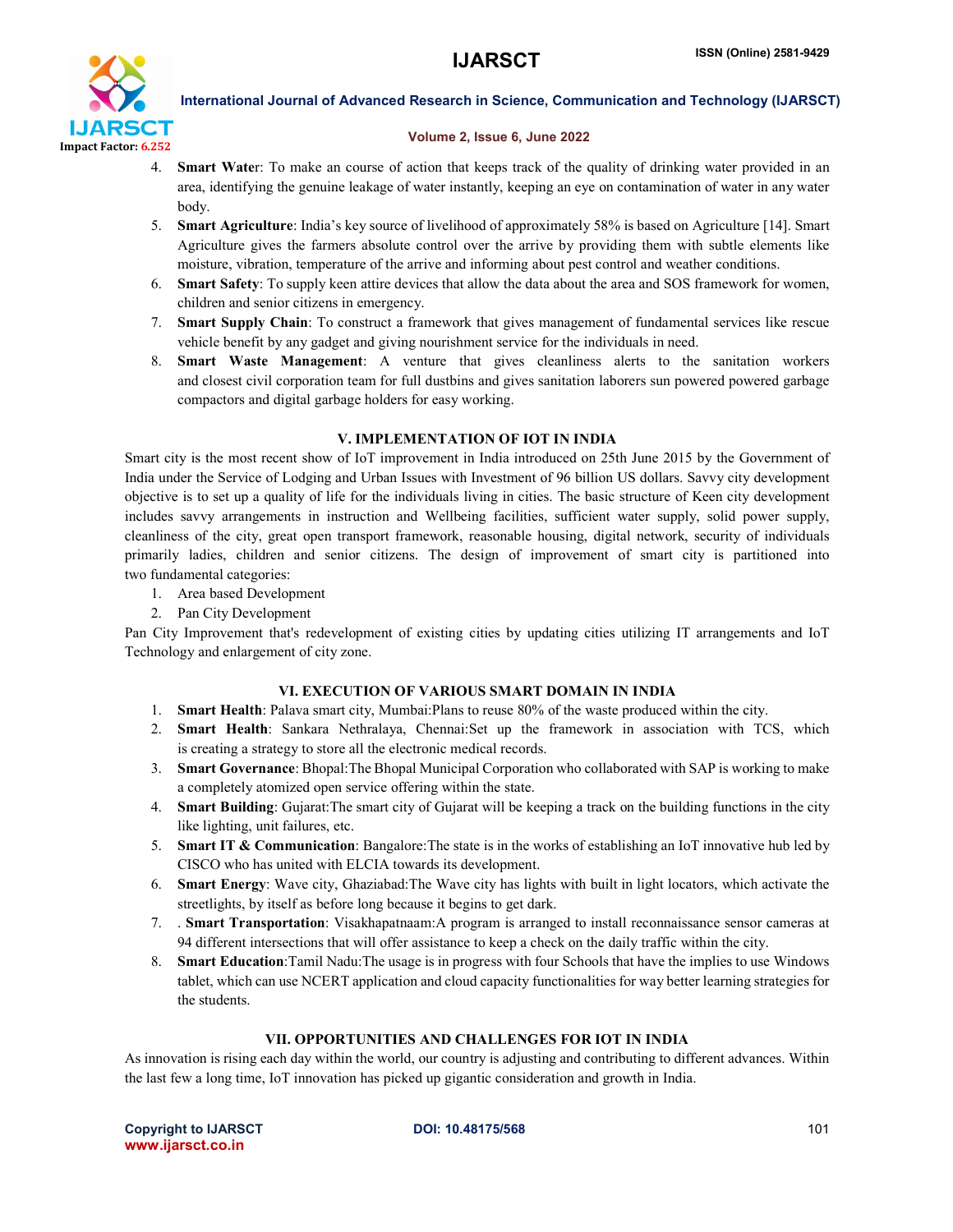

### Volume 2, Issue 6, June 2022

## 7.1 Factors uplifting the IoT technology in India

- 1. The development of the generation of smartphones, Phones can play an fundamental part in IoT. They can act as a personal control hub. Increment within the supply of equipment due to a drop in the cost of the components, such as different sensors, microcontrollers, etc.
- 2. The expanded center of the semiconductor companies on IoT innovation by expanding the generation of related supplies.
- 3. The government and private segment is presently contributing in large-scale IoT ventures, like savvy cities, smart agriculture, keen wellbeing etc.
- 4. The broad development of modern start-ups in India. As the India head of MediaTek Labs Ashish Bedekar has said, "IoT isn't as it were planning to advantage huge endeavors, there will be an gigantic opportunity for startup developers to grandstand their innovations."
- 5. The development of cloud administrations, huge information and different analytics methods.

## 7.2 With the rapid growth of the IoT, it is also facing various challenges adjusting in the country, such as-

Changing Web network could be a major challenge in India. As there's a wide run of web connections, the provincial and urban zones seem not be able to recognize as break even with due to these variations.

Another challenge within the way of IoT and India is need of skilled workforce. Agreeing to later overviews, it have been known that India has as it were 21.2% talented labour, which is much less than the other creating nations.

There are no standardized conventions for the employments and functionality of IoT.  $\Box$  Superior sensors, the sensors ought to be tolerant sufficient to withstand the temperature variety of the country.  $\Box$ 

Innovation is changing quickly each day; with the growth of innovation, the sensors got to be updated frequently.

IoT may be a exceptionally helpful innovation and has been rapidly getting executed within the nation, but it has been taken after by various challenges. Each diverse domain's implementation requires a few troubles to be taken care of some time recently.

## VIII. CONCLUSION

There are no standardized conventions for the employments and functionality of IoT. Superior sensors, the sensors ought to be tolerant sufficient to withstand the temperature variety of the country. Innovation is changing quickly each day; with the growth of innovation, the sensors got to be updated frequently. IoT may be a exceptionally helpful innovation and has been rapidly getting executed within the nation, but it has been taken after by various challenges. Each diverse domain's implementation requires a few troubles to be taken care of some time recently. Therefore, the setup of smart systems in India is in the way of achieving steadily.

# IX. FUTURE SCOPE

The Web of things has experienced an colossal alter in the data innovation industry concerning the day by day lives of an person. The current investigate and ventures of the IoT field have been augmented within the final five year and will be expanding within the following few a long time as well. The enhancement of IoT have been basically based on the execution of applications completely different areas counting the consolidation of machine learning, AI and enormous data. The Web of things offers a distinctive point of view for major zones of investigate like security and security of information over the web and compatibility with the most recent technology.

# **REFERENCES**

- [1]. https://www.ibef.org/industry/agriculture-india.aspx
	- https://smartcities.gov.in/themes/habikon/files/SmartCityGuidelines.pdf
- [2]. https://dst.gov.in/internet-things-iot-research-initiative
- [3]. https://economictimes.indiatimes.com/us-exploring-new-partnership-insmart-cities-inindia/etinfrasummit\_show/56512192.cms
- [4]. https://www.brookings.edu/wpcontent/uploads/2017/07/2ndmodi\_o\_liupuentes.pdf
- [5]. https://www.india-briefing.com/news/india-smart-cities-foreigninvestment-opportunities-11695.html/

Copyright to IJARSCT **DOI: 10.48175/568** 102 www.ijarsct.co.in